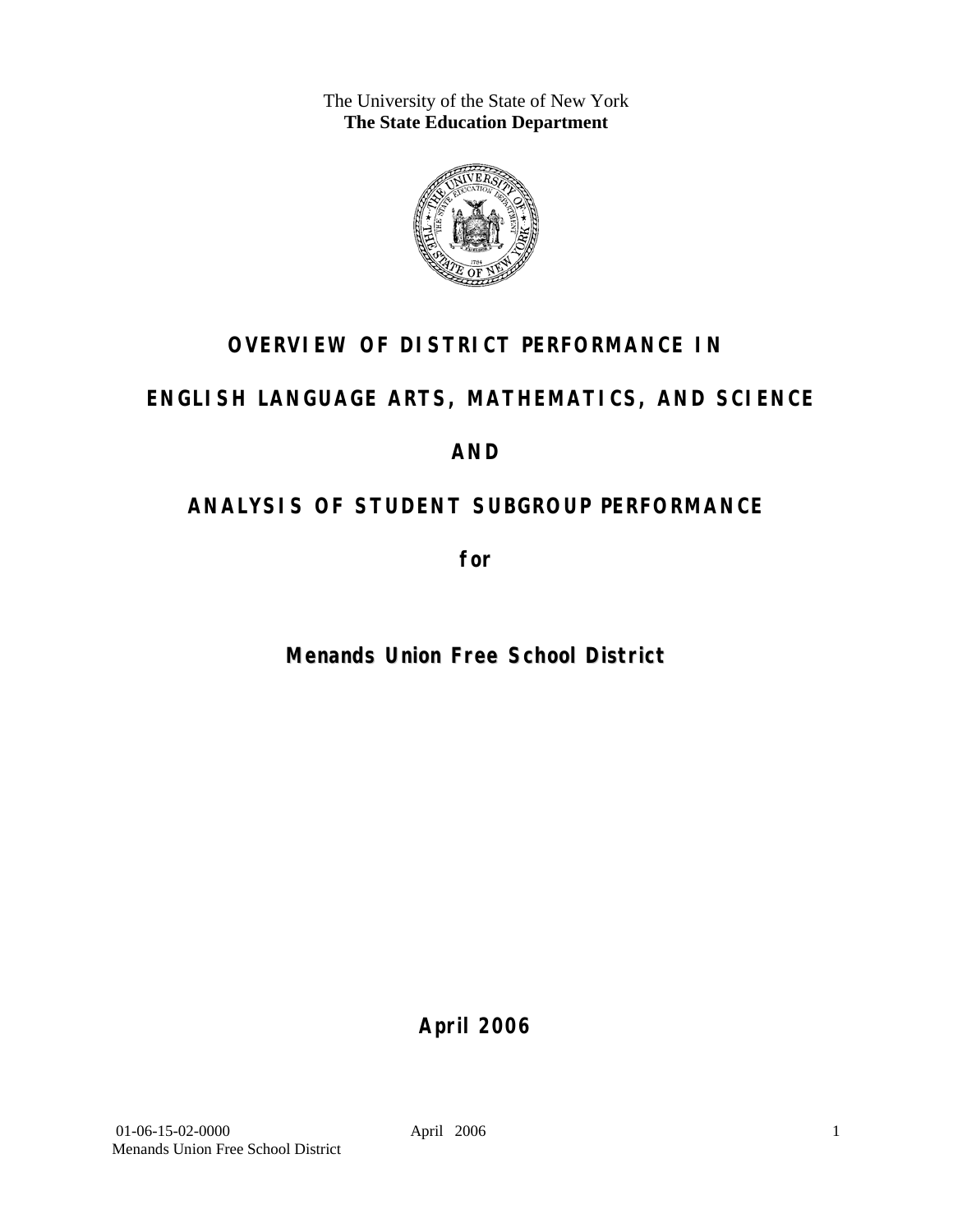#### **THE UNIVERSITY OF THE STATE OF NEW YORK**

#### **Regents of The University**

| Peru                  |
|-----------------------|
| <b>North Syracuse</b> |
| New York              |
| <b>Belle Harbor</b>   |
| Buffalo               |
| Hartsdale             |
| Albany                |
| <b>Bronx</b>          |
| <b>Binghamton</b>     |
| Rochester             |
| New York              |
| <b>Brooklyn</b>       |
| <b>Great Neck</b>     |

#### **President of The University and Commissioner of Education**

RICHARD P. MILLS

**Interim Deputy Commissioner for Elementary, Middle, Secondary and Continuing Education**  JEAN STEVENS

#### **Assistant Commissioner for Standards, Assessment and Reporting**  DAVID M. ABRAMS

#### **Coordinator, Information and Reporting Services**

MARTHA P. MUSSER

The State Education Department does not discriminate on the basis of age, color, religion, creed, disability, marital status, veteran status, national origin, race, gender, genetic predisposition or carrier status, or sexual orientation in its educational programs, services and activities. Portions of this publication can be made available in a variety of formats, including braille, large print or audio tape, upon request. Inquiries concerning this policy of nondiscrimination should be directed to the Department's Office for Diversity, Ethics, and Access, Room 530, Education Building, Albany, NY 12234. **Requests for additional copies of this publication may be made by contacting the Publications Sales Desk, Room 309, Education Building, Albany, NY 12234.** 

Please address all correspondence about this report that is not related to data corrections to:

*School Report Card Coordinator Information and Reporting Services Team New York State Education Department Room 863 EBA 89 Washington Avenue Albany, NY 12234*  E-mail: *RPTCARD@mail.nysed.gov*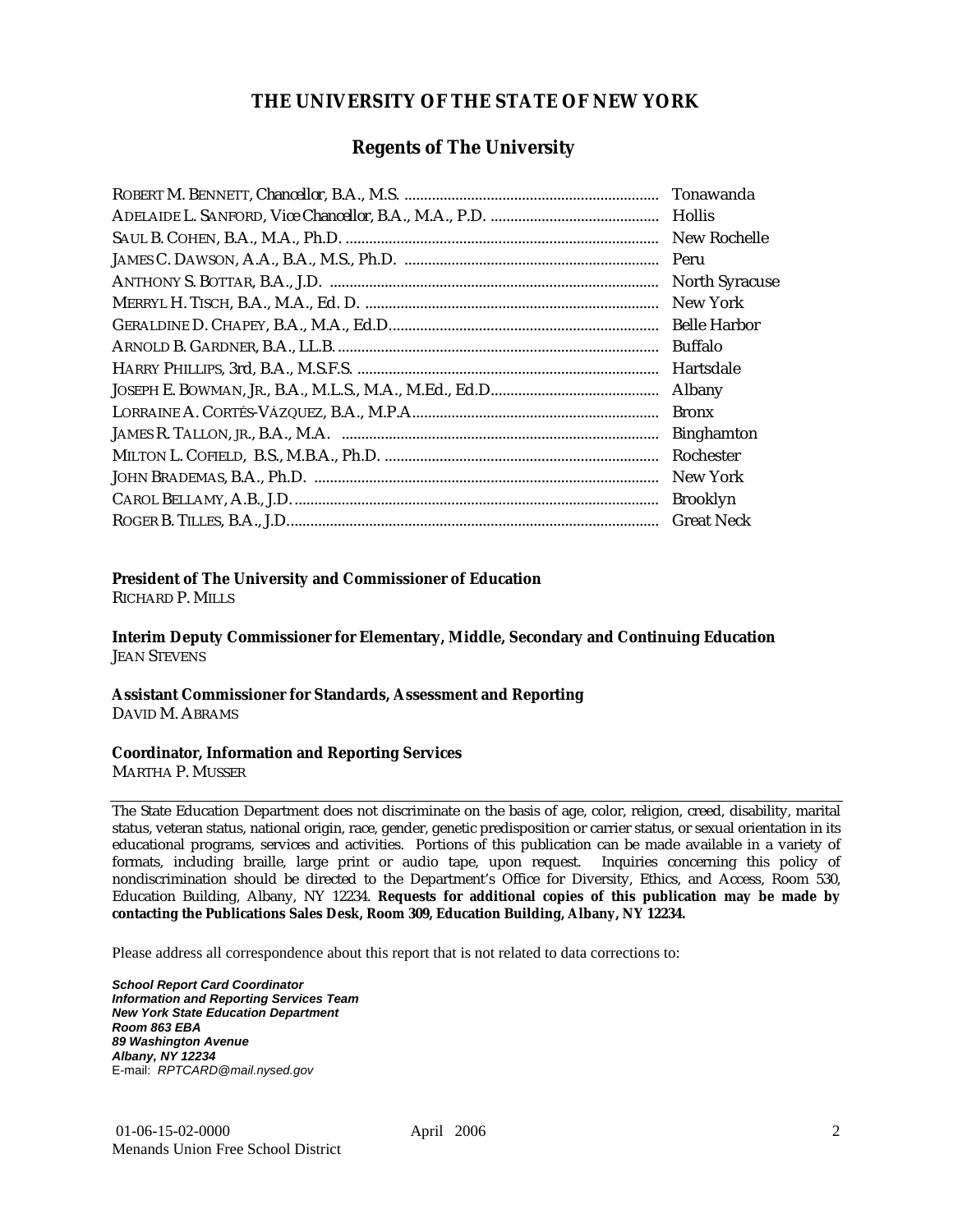The *New York State District Report Card* is an important part of the Board of Regents effort to raise learning standards for all students. It provides information to the public on student performance and other measures of district performance. Knowledge gained from the district report card on a district's strengths and weaknesses can be used to improve instruction and services to students.

The *New York State District Report Card* consists of three parts: the *Overview of District Performance in English Language Arts, Mathematics, and Science and Analysis of Student Subgroup Performance,* the *Comprehensive Information Report,* and the *Accountability Status Report.* The *Overview and Analysis* presents performance data on measures required by the federal No Child Left Behind Act: English, mathematics, science, and graduation rate. Performance data on other State assessments can be found in the *Comprehensive Information Report*. The *Accountability Status Report* provides information as to whether a district is making adequate progress toward enabling all students to achieve proficiency in English and mathematics.

State assessments are designed to help ensure that all students reach high learning standards. They show whether students are getting the foundation knowledge they need to succeed at the elementary, middle, and commencement levels and beyond. The State requires that students who are not making appropriate progress toward the standards receive academic intervention services.

In the *Overview*, performance on the elementary- and middle-level assessments in English language arts, mathematics, and science is reported in terms of mean scores and the percentage of students scoring at each of the four levels. These levels indicate performance on the standards from seriously deficient to advanced proficiency. Regents examination scores are reported in four score ranges. Scores of 65 to 100 are passing; scores of 55 to 64 earn credit toward a local diploma (with the approval of the local board of education). Though each elementary- and middle-level assessment is administered to students in a specific grade, secondary-level assessments are taken by students when they complete the coursework for the core curriculum. Therefore, the performance of students at the secondary level is measured for a student cohort rather than a group of students at a particular grade level. Students are grouped in cohorts according to the year in which they first entered grade 9.

The assessment data in the *Overview and Analysis* are for all tested students in the district, including general-education students and students with disabilities. In the *Overview*, each district's performance is compared with that of all public schools statewide. In the *Analysis*, performance is disaggregated by race/ethnicity, disability status, gender, limited English proficient status, income level, and migrant status.

Explanations of terms referred to or symbols used in this part of the district report card may be found in the glossary on the last page. Further information on the district report card may be found in the guide, *Understanding Your School Report Card: April 2006*, available on the Information and Reporting Services Web site at www.emsc.nysed.gov/irts.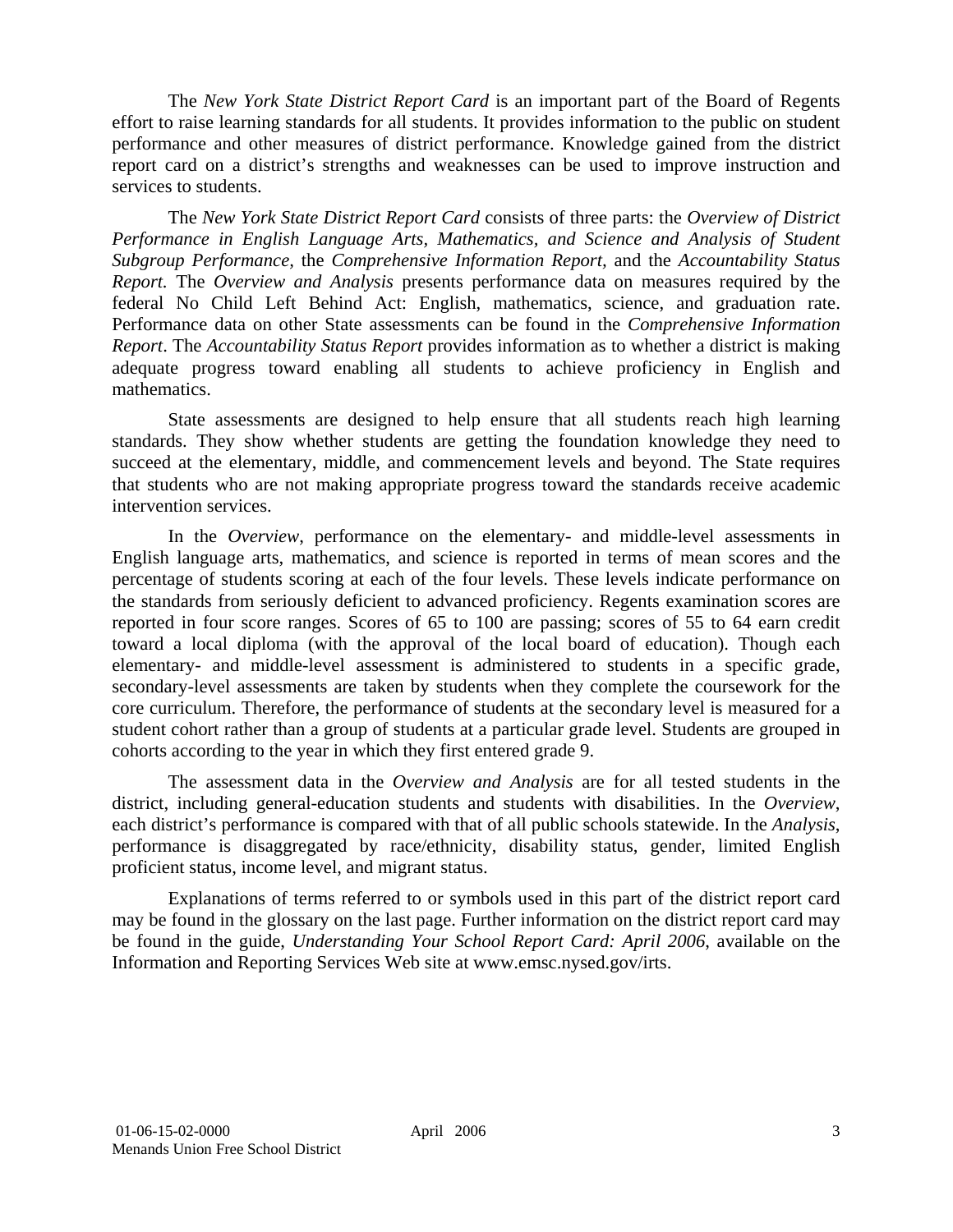# **Overview of District Performance in English Language Arts, Mathematics, and Science**

### **District Profile**

| Superintendent: | Dawn Marie Blasl |             | Phone: | (518)465-4561             |
|-----------------|------------------|-------------|--------|---------------------------|
| Organization    |                  | Grade Range |        | <b>Student Enrollment</b> |
| $2004 - 05$     |                  | NA          |        | 240                       |

| 2003–04 District-wide Total Expenditure per Pupil      | \$15.192 |
|--------------------------------------------------------|----------|
| 2003-04 NYS Public Schools Total Expenditure per Pupil | \$13,826 |

#### **2004–05 Core Classes Taught by Highly Qualified Teachers\***

| <b>Total Number of</b><br><b>Core Classes</b> | <b>Percent Taught</b><br>by Highly<br>Qualified<br><b>Teachers</b> |
|-----------------------------------------------|--------------------------------------------------------------------|
| 56                                            | 82%                                                                |
| . .                                           | .                                                                  |

\*To meet the federal definition of "highly qualified," public school teachers of core academic subjects must have at least a bachelor's degree and be State certified for and demonstrate subject matter competency in the core academic subject(s) they teach.

#### **2004–05 Teachers with No Valid Teaching Certificate\***

| <b>Total Number of</b><br><b>Teachers</b> | <b>Percent with No</b><br><b>Valid Teaching</b><br><b>Certificate</b> |
|-------------------------------------------|-----------------------------------------------------------------------|
| 26                                        | 15%                                                                   |

\*Includes teachers with a modified temporary license.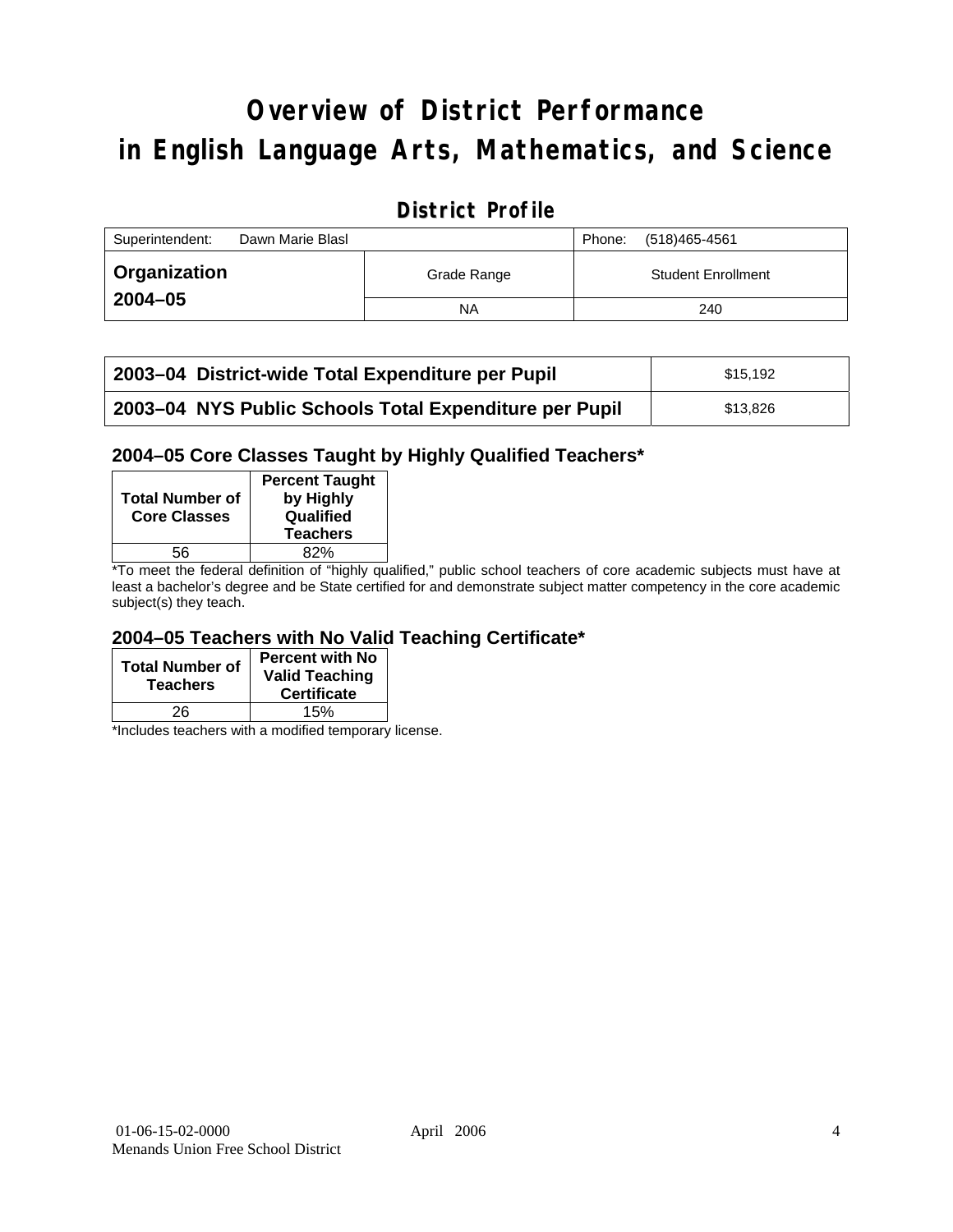English Language Arts



Percentages less than 0.51 will appear as zero because of rounding.

| <b>Counts of Students</b>                     |                    |                    |                    |                    |                     |                   |
|-----------------------------------------------|--------------------|--------------------|--------------------|--------------------|---------------------|-------------------|
| <b>Performance at</b><br><b>This District</b> | Level 1<br>455-602 | Level 2<br>603-644 | Level 3<br>645-691 | Level 4<br>692-800 | <b>Total Tested</b> | <b>Mean Score</b> |
| Feb 2003                                      |                    |                    |                    | 11                 | 25                  | 680               |
| <b>Feb 2004</b>                               |                    |                    |                    |                    | 18                  | 662               |
| Feb 2005                                      |                    |                    | 13                 |                    | 20                  | 677               |

|         | Elementary-Level English Language Arts Levels — Listening, Reading, and Writing Standards                     |  |  |  |  |
|---------|---------------------------------------------------------------------------------------------------------------|--|--|--|--|
| Level 4 | These students <b>exceed the standards</b> and are moving toward high performance on the Regents examination. |  |  |  |  |
| Level 3 | These students meet the standards and, with continued steady growth, should pass the Regents examination.     |  |  |  |  |
| Level 2 | These students need extra help to meet the standards and pass the Regents examination.                        |  |  |  |  |
| Level 1 | These students have serious academic deficiencies.                                                            |  |  |  |  |

**Performance of Limited English Proficient Students Taking the New York State English as a Second Language Achievement Test (NYSESLAT) as the Measure of English Language Arts Achievement**

| Grade 4 | Level | Level 2 | Levels 3 & 4 | <b>Total Tested</b> |  |
|---------|-------|---------|--------------|---------------------|--|
| 2005    |       |         |              |                     |  |

#### **Performance of Students with Severe Disabilities on the New York State Alternate Assessment (NYSAA) in English**

| <b>Elementary Level</b> | AA-Level | <b>AA-Level 2</b> | AA-Level 3 | AA–Level | <b>Total Tested</b> |
|-------------------------|----------|-------------------|------------|----------|---------------------|
| 2004-05                 |          |                   |            |          |                     |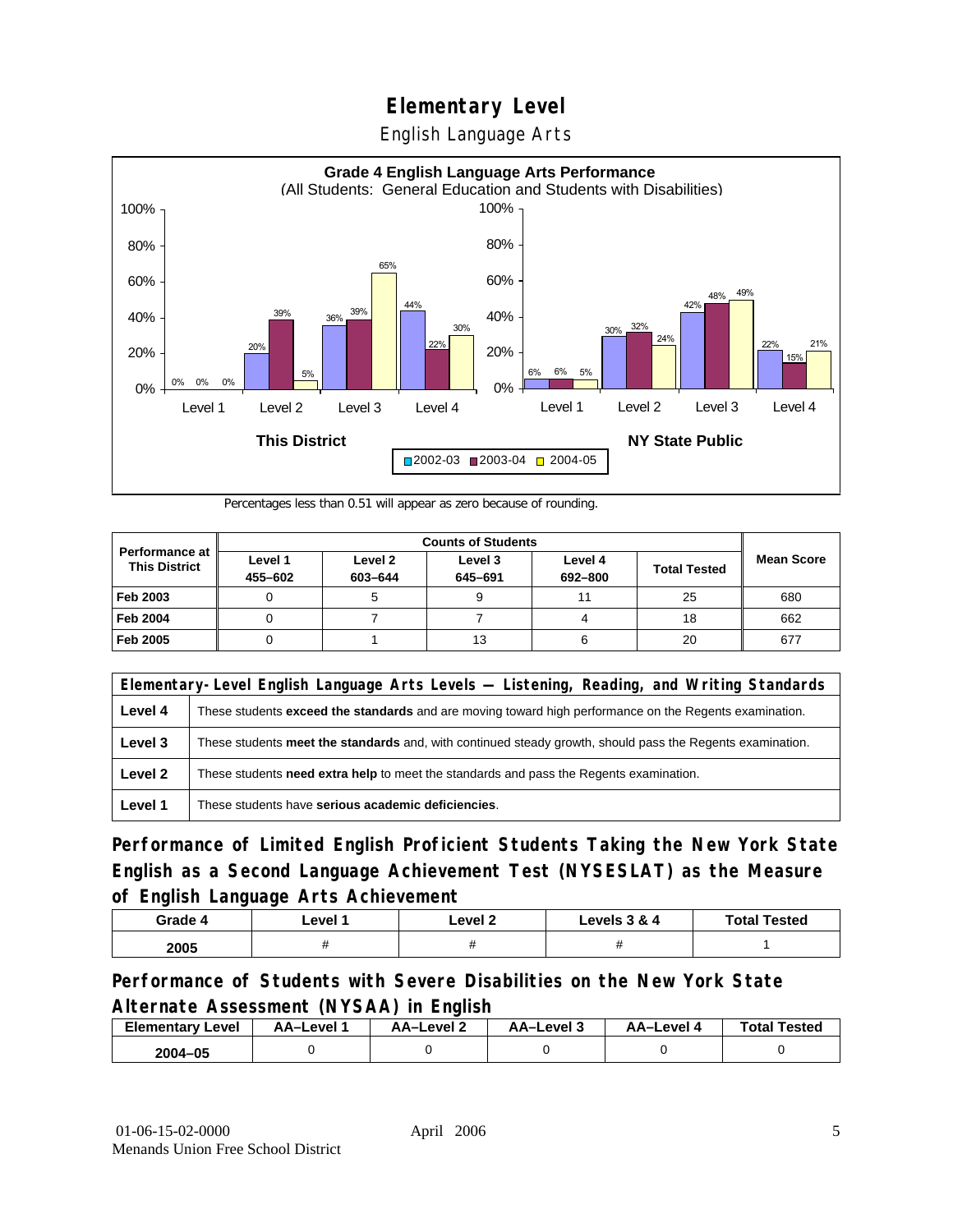#### Mathematics



Percentages less than 0.51 will appear as zero because of rounding.

| Performance at<br><b>This District</b> | Level 1<br>448-601 | Level 2<br>602-636 | Level 3<br>637-677 | Level 4<br>678-810 | <b>Total Tested</b> | <b>Mean Score</b> |
|----------------------------------------|--------------------|--------------------|--------------------|--------------------|---------------------|-------------------|
| May 2003                               |                    |                    |                    | 15                 | 26                  | 686               |
| May 2004                               |                    |                    |                    |                    | 18                  | 671               |
| May 2005                               |                    |                    |                    | 13                 | 21                  | 690               |

| Elementary-Level Mathematics Levels - |                                                                                                           |  |  |  |  |
|---------------------------------------|-----------------------------------------------------------------------------------------------------------|--|--|--|--|
|                                       | Knowledge, Reasoning, and Problem-Solving Standards                                                       |  |  |  |  |
| Level 4                               | These students exceed the standards and are moving toward high performance on the Regents examination.    |  |  |  |  |
| Level 3                               | These students meet the standards and, with continued steady growth, should pass the Regents examination. |  |  |  |  |
| Level 2                               | These students <b>need extra help</b> to meet the standards and pass the Regents examination.             |  |  |  |  |
| Level 1                               | These students have serious academic deficiencies.                                                        |  |  |  |  |

**Performance of Students with Severe Disabilities on the New York State Alternate Assessment (NYSAA) in Mathematics** 

| <b>Elementary</b><br>Level | AA-Level | – AA–Level ∠ | د AA–Level | AA–Level 4 | <b>Total Tested</b> |
|----------------------------|----------|--------------|------------|------------|---------------------|
| 2004-05                    |          |              |            |            |                     |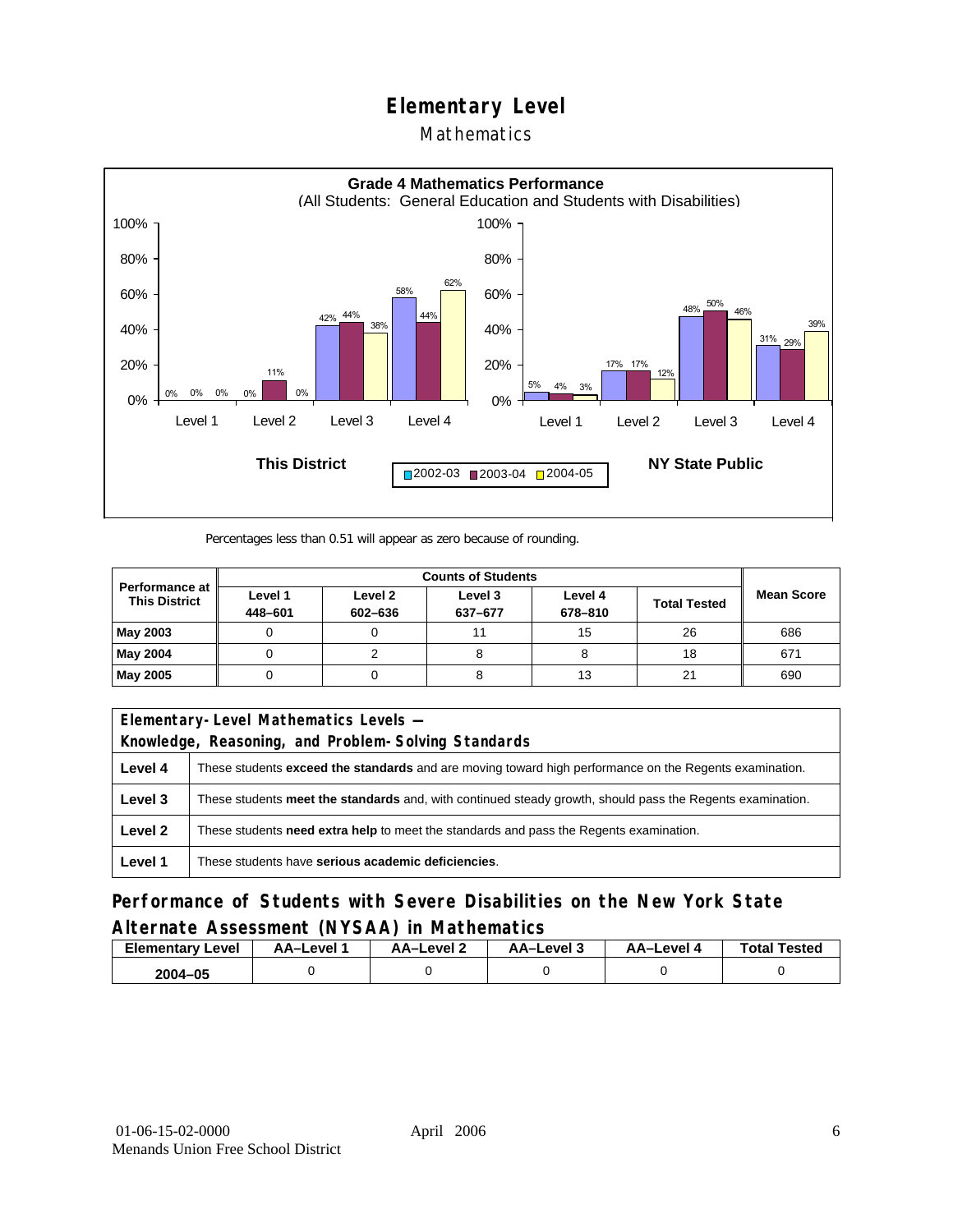#### Science\*



Percentages less than 0.51 will appear as zero because of rounding.

| <b>Performance at</b><br><b>This District</b> | Level 1<br>$0 - 44$ | Level 2<br>$45 - 64$ | Level 3<br>$65 - 84$ | Level 4<br>$85 - 100$ | <b>Total Tested</b> | <b>Mean Score</b> |
|-----------------------------------------------|---------------------|----------------------|----------------------|-----------------------|---------------------|-------------------|
| <b>May 2004</b>                               |                     |                      |                      | 14                    | 18                  | 88                |
| <b>May 2005</b>                               |                     |                      |                      | 13                    | 21                  | 88                |

| Elementary-Level Science Levels -                   |                                                                                                               |  |  |  |  |
|-----------------------------------------------------|---------------------------------------------------------------------------------------------------------------|--|--|--|--|
| Knowledge, Reasoning, and Problem-Solving Standards |                                                                                                               |  |  |  |  |
| Level 4                                             | These students <b>exceed the standards</b> and are moving toward high performance on the Regents examination. |  |  |  |  |
| Level 3                                             | These students meet the standards and, with continued steady growth, should pass the Regents examination.     |  |  |  |  |
| Level 2                                             | These students <b>need extra help</b> to meet the standards and pass the Regents examination.                 |  |  |  |  |
| Level 1                                             | These students have serious academic deficiencies.                                                            |  |  |  |  |

#### **Performance of Students with Severe Disabilities on the New York State Alternate Assessment (NYSAA) in Science**

| <b>Elementary Level</b> | AA-Level <sup>*</sup> | AA-Level 2 | د AA–Level | AA–Level 4 | <b>Total Tested</b> |
|-------------------------|-----------------------|------------|------------|------------|---------------------|
| 2004-05                 |                       |            |            |            |                     |

\*Only two years of data are shown because a new assessment in elementary-level science was administered for the first time in 2003–04.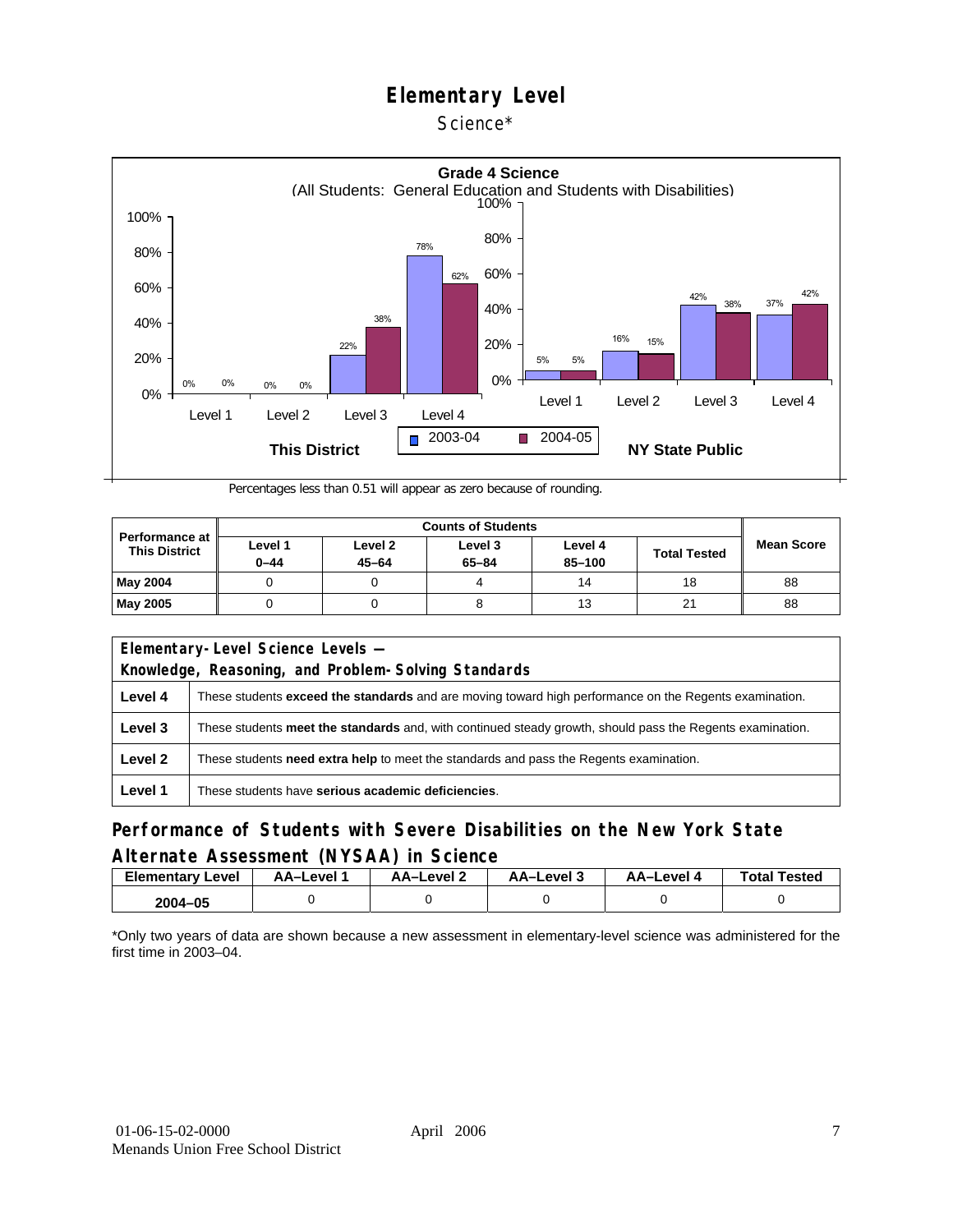#### English Language Arts



Percentages less than 0.51 will appear as zero because of rounding.

|                                               |                    | <b>Counts of Students</b> |                    |                    |                     |                   |  |  |  |
|-----------------------------------------------|--------------------|---------------------------|--------------------|--------------------|---------------------|-------------------|--|--|--|
| <b>Performance at</b><br><b>This District</b> | Level 1<br>527-657 | Level 2<br>658-696        | Level 3<br>697-736 | Level 4<br>737-830 | <b>Total Tested</b> | <b>Mean Score</b> |  |  |  |
| January 2003                                  |                    |                           |                    |                    | 23                  | 725               |  |  |  |
| January 2004                                  |                    | 12                        | 19                 |                    | 37                  | 714               |  |  |  |
| January 2005                                  |                    |                           | 16                 |                    | 27                  | 717               |  |  |  |

|         | Middle-Level English Language Arts Levels — Listening, Reading, and Writing Standards                     |  |  |  |  |
|---------|-----------------------------------------------------------------------------------------------------------|--|--|--|--|
| Level 4 | These students exceed the standards and are moving toward high performance on the Regents examination.    |  |  |  |  |
| Level 3 | These students meet the standards and, with continued steady growth, should pass the Regents examination. |  |  |  |  |
| Level 2 | These students need extra help to meet the standards and pass the Regents examination.                    |  |  |  |  |
| Level 1 | These students have serious academic deficiencies.                                                        |  |  |  |  |

**Performance of Limited English Proficient Students Taking the New York State English as a Second Language Achievement Test (NYSESLAT) as the Measure of English Language Arts Achievement**

| Grade 8 | ∟evel ∶ | Level 2 | Levels 3 & 4 | <b>Total Tested</b> |
|---------|---------|---------|--------------|---------------------|
| 2005    |         |         |              |                     |

**Performance of Students with Severe Disabilities on the New York State Alternate Assessment (NYSAA) in English** 

| <b>Middle Level</b> | AA-Level | <b>AA-Level 2</b> | AA-Level 3 | AA–Level 4 | <b>Total Tested</b> |
|---------------------|----------|-------------------|------------|------------|---------------------|
| $2004 - 05$         |          |                   |            |            |                     |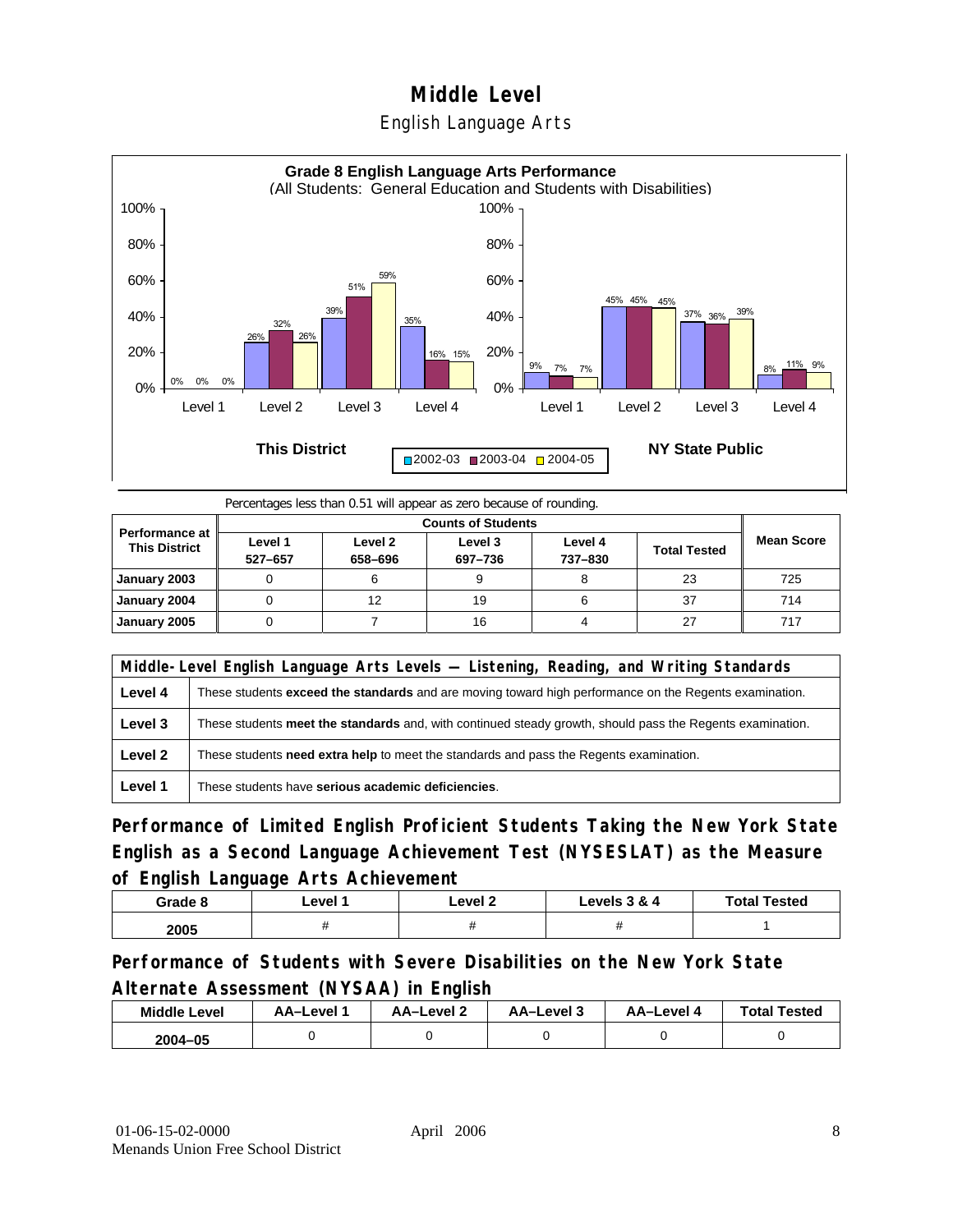#### **Mathematics**



Percentages less than 0.51 will appear as zero because of rounding.

| <b>Performance at I</b><br><b>This District</b> | Level 1<br>517-680 | Level 2<br>681-715 | Level 3<br>716-759 | Level 4<br>760-882 | <b>Total Tested</b> | <b>Mean Score</b> |
|-------------------------------------------------|--------------------|--------------------|--------------------|--------------------|---------------------|-------------------|
| May 2003                                        |                    |                    |                    |                    | 23                  | 739               |
| May 2004                                        |                    |                    | 19                 | 10                 | 37                  | 744               |
| May 2005                                        |                    |                    | 19                 |                    | 27                  | 734               |

|         | Middle-Level Mathematics Levels — Knowledge, Reasoning, and Problem-Solving Standards                         |  |  |  |  |
|---------|---------------------------------------------------------------------------------------------------------------|--|--|--|--|
| Level 4 | These students <b>exceed the standards</b> and are moving toward high performance on the Regents examination. |  |  |  |  |
| Level 3 | These students meet the standards and, with continued steady growth, should pass the Regents examination.     |  |  |  |  |
| Level 2 | These students need extra help to meet the standards and pass the Regents examination.                        |  |  |  |  |
| Level 1 | These students have serious academic deficiencies.                                                            |  |  |  |  |

#### **Performance of Students with Severe Disabilities on the New York State Alternate Assessment (NYSAA) in Mathematics**

| <b>Middle Level</b> | AA–Level | <b>AA-Level 2</b> | AA-Level 3 | AA-Level 4 | <b>Total Tested</b> |
|---------------------|----------|-------------------|------------|------------|---------------------|
| 2004-05             |          |                   |            |            |                     |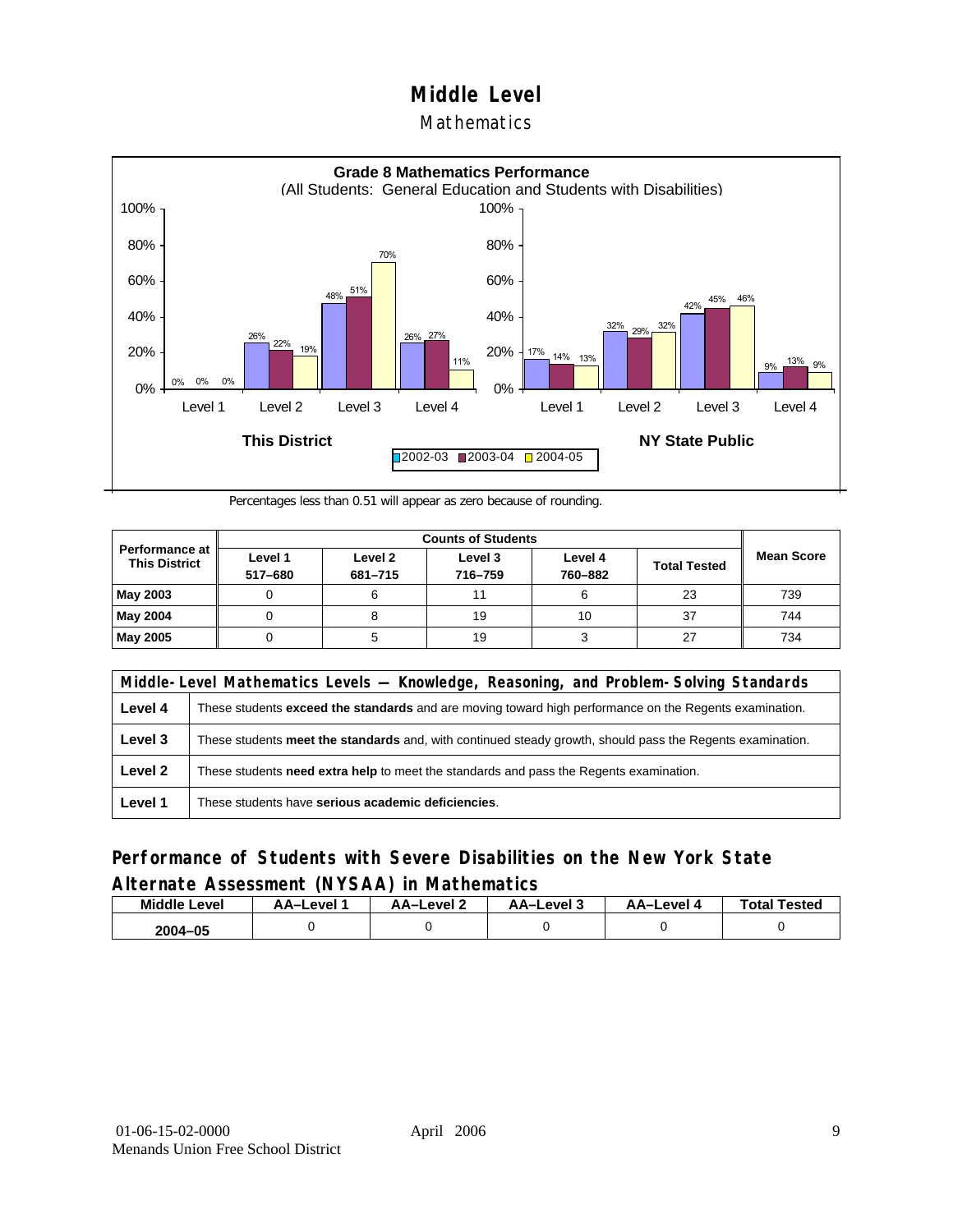#### **Science**



Percentages less than 0.51 will appear as zero because of rounding.

| <b>Performance at This District</b> |                             |         | <b>Mean Score</b> |         |         |              |    |
|-------------------------------------|-----------------------------|---------|-------------------|---------|---------|--------------|----|
|                                     |                             | Level 1 | Level 2           | Level 3 | Level 4 | Total Tested |    |
| January/                            | <b>Middle-Level Science</b> |         |                   |         | 15      | 26           | 81 |
| <b>June 2003</b>                    | <b>Regents Science</b>      |         |                   |         |         |              |    |
| January/                            | <b>Middle-Level Science</b> |         |                   |         | 10      | 31           |    |
| <b>June 2004</b>                    | <b>Regents Science</b>      |         |                   |         |         | 9            | 91 |
| January/                            | <b>Middle-Level Science</b> |         |                   | 10      | 10      | 23           | 79 |
| <b>June 2005</b>                    | <b>Regents Science</b>      | #       |                   | #       |         |              |    |

|         | Middle-Level Science Levels — Knowledge, Reasoning, and Problem-Solving Standards*                                                                                                                  |  |  |  |  |
|---------|-----------------------------------------------------------------------------------------------------------------------------------------------------------------------------------------------------|--|--|--|--|
| Level 4 | These students <b>exceed the standards</b> on the middle-level science test and are moving toward high performance<br>on the Regents examinations or score 85-100 on a Regents science examination. |  |  |  |  |
| Level 3 | These students meet the standards on the middle-level science test and, with continued steady growth, should<br>pass the Regents examinations or score 65–84 on a Regents science examination.      |  |  |  |  |
| Level 2 | These students need extra help to meet the standards for middle-level science and to pass the Regents<br>examinations or score 55-64 on a Regents science examination.                              |  |  |  |  |
| Level 1 | These students have serious academic deficiencies as evidenced in the middle-level science test or score 0-54<br>on a Regents science examination.                                                  |  |  |  |  |

\*Students may demonstrate proficiency in middle-level science by scoring at Level 3 or above on the middle-level science test or by scoring 65 or above on a Regents examination in science.

#### **Performance of Students with Severe Disabilities on the New York State Alternate Assessment (NYSAA) in Science**

| <b>Middle L</b><br>_evel | <b>\A–Level</b> | AA-Level 2 | AA-Level 3 | AA-Level 4 | Total<br>Tested |
|--------------------------|-----------------|------------|------------|------------|-----------------|
| 2004-05                  |                 |            |            |            |                 |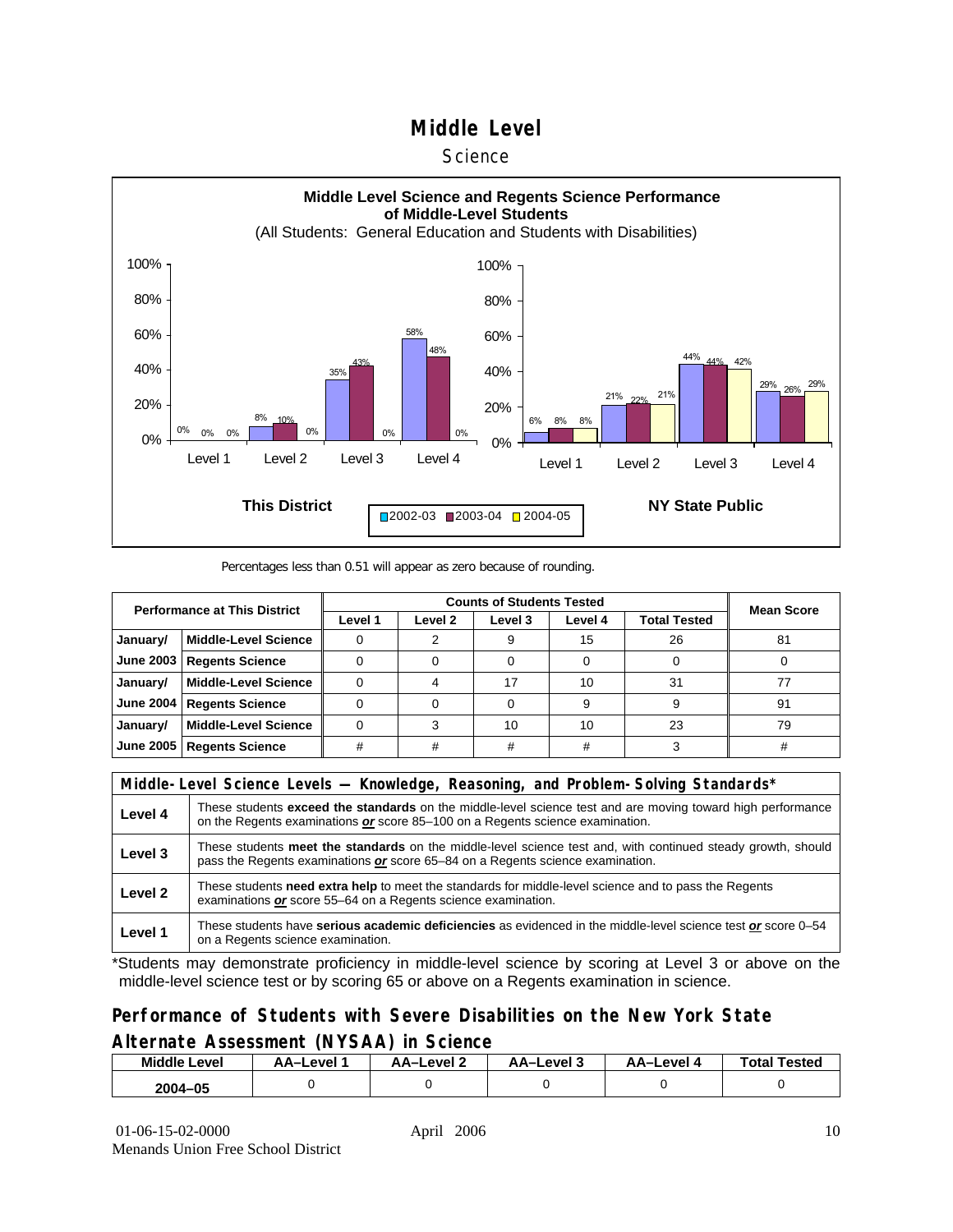## **Analysis of Student Subgroup Performance**

Historically, on State assessments the average performance of Black, Hispanic, and Native American students has been lower than that of White and Asian students. Similarly, students from lowincome families have not performed as well as those from higher income families. A high priority of the Board of Regents is to eliminate these gaps in student performance. In addition, Title I of the federal Elementary and Secondary Education Act includes explicit requirements "to ensure that students served by Title I are given the same opportunity to achieve to high standards and are held to the same high expectations as all students in each State."

This section of the district report card provides performance data for two years by racial/ethnic group, disability status, gender, English proficiency status, income level, and migrant status. The purpose of the student subgroup analyses is to determine if students who perform below the standards in any district tend to fall into particular groups, such as minority students, limited English proficient students, or economically disadvantaged students. If these analyses provide evidence that students in one of the groups achieve at a lower level than other students, the district should examine the reasons for this lower performance and make necessary changes in curriculum, instruction, and student support services to remedy these performance gaps. If your district did not report data for the 2004–05 school year for a subject and grade, a table showing data for subgroups in that subject and grade will not be included in the *Analysis*.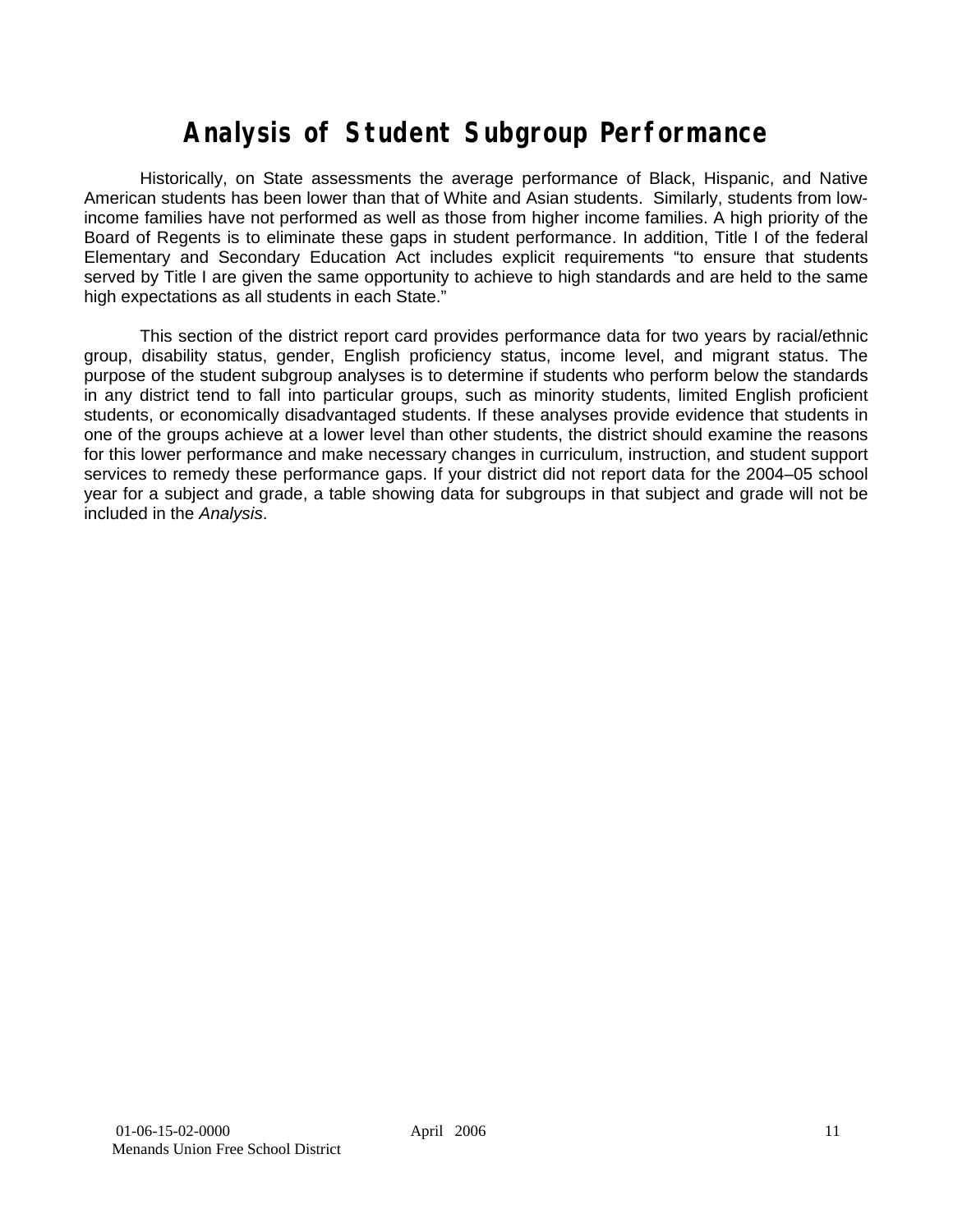### English Language Arts

|                                              |                                                                                   |             | ັ<br>2003-04 |     | 2004-05       |             |             |                                                                   |  |
|----------------------------------------------|-----------------------------------------------------------------------------------|-------------|--------------|-----|---------------|-------------|-------------|-------------------------------------------------------------------|--|
| <b>Student Subgroup</b>                      | <b>Percentages of Tested</b><br><b>Total</b><br><b>Students Scoring at Levels</b> |             |              |     | <b>Total</b>  |             |             | <b>Percentages of Tested</b><br><b>Students Scoring at Levels</b> |  |
|                                              | <b>Tested</b>                                                                     | $2 - 4$     | $3 - 4$      | 4   | <b>Tested</b> | $2 - 4$     | $3 - 4$     | 4                                                                 |  |
| <b>Results by Race/Ethnicity</b>             |                                                                                   |             |              |     |               |             |             |                                                                   |  |
| American Indian/Alaskan Native               | $\pmb{0}$                                                                         | 0%          | 0%           | 0%  | $\mathbf 0$   | 0%          | 0%          | 0%                                                                |  |
| <b>Black</b>                                 | 9                                                                                 | 100%        | 33%          | 11% | 5             | s           | s           | s                                                                 |  |
| Hispanic                                     | 0                                                                                 | 0%          | 0%           | 0%  | 1             | s           | s           | s                                                                 |  |
| Asian or Pacific Islander                    | $\mathbf{1}$                                                                      | s           | s            | s   | 2             | s           | $\mathbf s$ | $\mathbf s$                                                       |  |
| White                                        | 8                                                                                 | s           | $\mathbf s$  | s   | 12            | 100%        | 92%         | 33%                                                               |  |
| Total                                        | 18                                                                                | 100%        | 61%          | 22% | 20            | 100%        | 95%         | 30%                                                               |  |
| Small Group Totals (s)                       | 9                                                                                 | 100%        | 89%          | 33% | 8             | 100%        | 100%        | 25%                                                               |  |
| <b>Results by Disability Status</b>          |                                                                                   |             |              |     |               |             |             |                                                                   |  |
| General-education students                   | 14                                                                                | s           | s            | s   | 19            | s           | s           | s                                                                 |  |
| Students with disabilities                   | 4                                                                                 | $\mathbf s$ | s            | s   | 1             | s           | $\mathbf s$ | $\mathbf s$                                                       |  |
| Total                                        | 18                                                                                | 100%        | 61%          | 22% | 20            | 100%        | 95%         | 30%                                                               |  |
| <b>Results by Gender</b>                     |                                                                                   |             |              |     |               |             |             |                                                                   |  |
| Female                                       | 8                                                                                 | 100%        | 63%          | 38% | 8             | 100%        | 100%        | 50%                                                               |  |
| Male                                         | 10                                                                                | 100%        | 60%          | 10% | 12            | 100%        | 92%         | 17%                                                               |  |
| Total                                        | 18                                                                                | 100%        | 61%          | 22% | 20            | 100%        | 95%         | 30%                                                               |  |
| <b>Results by English Proficiency Status</b> |                                                                                   |             |              |     |               |             |             |                                                                   |  |
| English proficient                           | 18                                                                                | 100%        | 61%          | 22% | 20            | 100%        | 95%         | 30%                                                               |  |
| Limited English proficient                   | 0                                                                                 | 0%          | 0%           | 0%  | $\Omega$      | 0%          | 0%          | 0%                                                                |  |
| Total                                        | 18                                                                                | 100%        | 61%          | 22% | 20            | 100%        | 95%         | 30%                                                               |  |
| <b>Results by Income Level</b>               |                                                                                   |             |              |     |               |             |             |                                                                   |  |
| Economically disadvantaged                   | 6                                                                                 | 100%        | 33%          | 0%  | 3             | s           | s           | s                                                                 |  |
| Not disadvantaged                            | 12                                                                                | 100%        | 75%          | 33% | 17            | $\mathbf s$ | $\mathbf s$ | $\mathbf s$                                                       |  |
| Total                                        | 18                                                                                | 100%        | 61%          | 22% | 20            | 100%        | 95%         | 30%                                                               |  |
| <b>Results by Migrant Status</b>             |                                                                                   |             |              |     |               |             |             |                                                                   |  |
| Migrant family                               | $\mathbf 0$                                                                       | 0%          | 0%           | 0%  | $\mathbf 0$   | 0%          | 0%          | 0%                                                                |  |
| Not migrant family                           | 18                                                                                | 100%        | 61%          | 22% | 20            | 100%        | 95%         | 30%                                                               |  |
| Total                                        | 18                                                                                | 100%        | 61%          | 22% | 20            | 100%        | 95%         | 30%                                                               |  |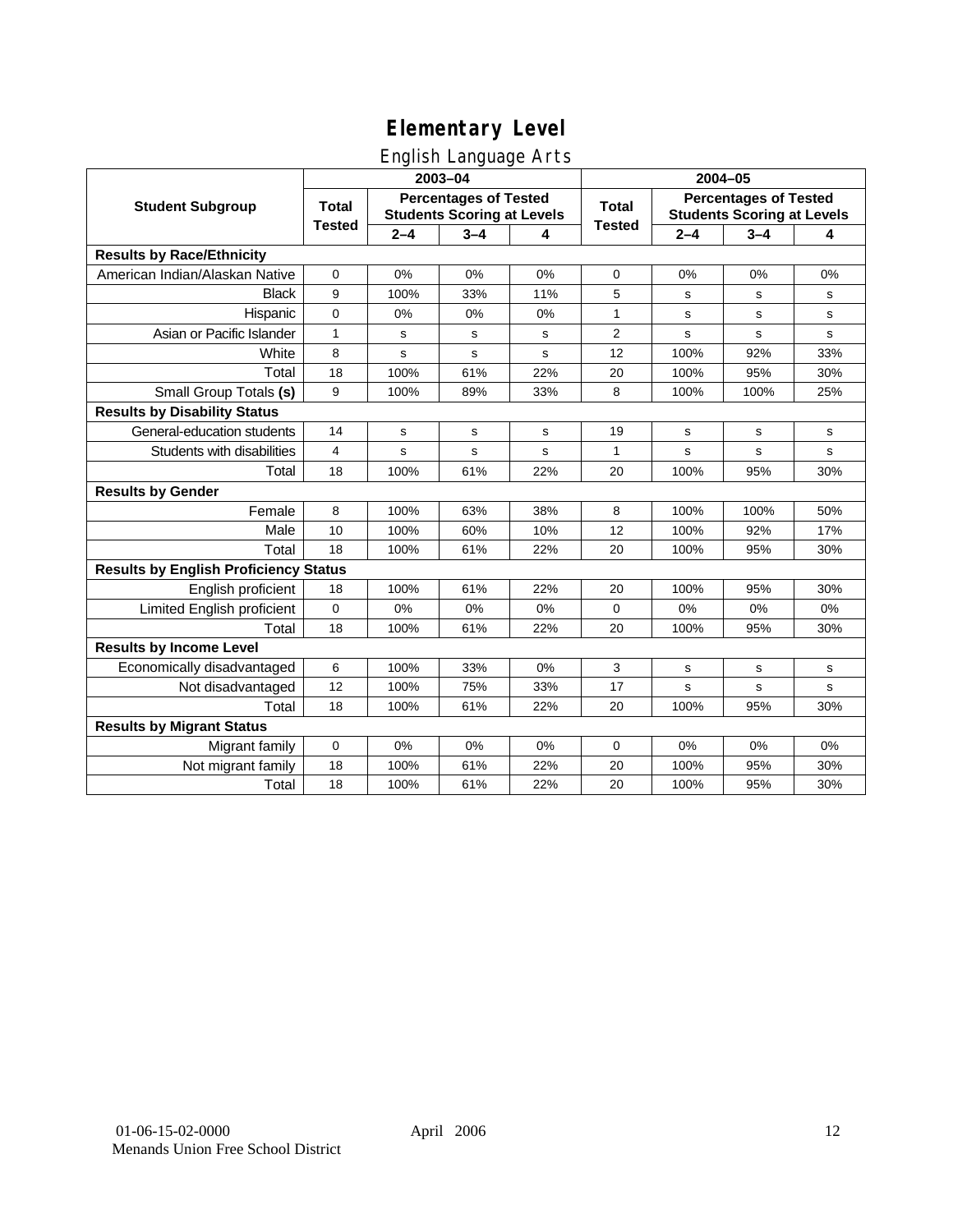#### Mathematics

|                                              |               |                                                                   | 2003-04 |     | 2004-05       |             |                                                                   |             |  |
|----------------------------------------------|---------------|-------------------------------------------------------------------|---------|-----|---------------|-------------|-------------------------------------------------------------------|-------------|--|
| <b>Student Subgroup</b>                      | <b>Total</b>  | <b>Percentages of Tested</b><br><b>Students Scoring at Levels</b> |         |     | Total         |             | <b>Percentages of Tested</b><br><b>Students Scoring at Levels</b> |             |  |
|                                              | <b>Tested</b> | $2 - 4$                                                           | $3 - 4$ | 4   | <b>Tested</b> | $2 - 4$     | $3 - 4$                                                           | 4           |  |
| <b>Results by Race/Ethnicity</b>             |               |                                                                   |         |     |               |             |                                                                   |             |  |
| American Indian/Alaskan Native               | $\mathbf 0$   | 0%                                                                | 0%      | 0%  | 0             | 0%          | 0%                                                                | 0%          |  |
| <b>Black</b>                                 | 9             | 100%                                                              | 78%     | 22% | 5             | s           | s                                                                 | s           |  |
| Hispanic                                     | $\mathbf 0$   | 0%                                                                | 0%      | 0%  | 1             | s           | s                                                                 | s           |  |
| Asian or Pacific Islander                    | 1             | s                                                                 | s       | s   | 3             | s           | s                                                                 | s           |  |
| White                                        | 8             | s                                                                 | s       | S   | 12            | 100%        | 100%                                                              | 67%         |  |
| Total                                        | 18            | 100%                                                              | 89%     | 44% | 21            | 100%        | 100%                                                              | 62%         |  |
| Small Group Totals (s)                       | 9             | 100%                                                              | 100%    | 67% | 9             | 100%        | 100%                                                              | 56%         |  |
| <b>Results by Disability Status</b>          |               |                                                                   |         |     |               |             |                                                                   |             |  |
| General-education students                   | 14            | s                                                                 | s       | s   | 20            | s           | s                                                                 | s           |  |
| Students with disabilities                   | 4             | s                                                                 | s       | s   | $\mathbf{1}$  | s           | s                                                                 | s           |  |
| Total                                        | 18            | 100%                                                              | 89%     | 44% | 21            | 100%        | 100%                                                              | 62%         |  |
| <b>Results by Gender</b>                     |               |                                                                   |         |     |               |             |                                                                   |             |  |
| Female                                       | 8             | 100%                                                              | 100%    | 38% | 8             | 100%        | 100%                                                              | 63%         |  |
| Male                                         | 10            | 100%                                                              | 80%     | 50% | 13            | 100%        | 100%                                                              | 62%         |  |
| Total                                        | 18            | 100%                                                              | 89%     | 44% | 21            | 100%        | 100%                                                              | 62%         |  |
| <b>Results by English Proficiency Status</b> |               |                                                                   |         |     |               |             |                                                                   |             |  |
| English proficient                           | 18            | 100%                                                              | 89%     | 44% | 20            | s           | s                                                                 | s           |  |
| Limited English proficient                   | $\mathbf 0$   | 0%                                                                | 0%      | 0%  | $\mathbf{1}$  | s           | s                                                                 | $\mathbf s$ |  |
| Total                                        | 18            | 100%                                                              | 89%     | 44% | 21            | 100%        | 100%                                                              | 62%         |  |
| <b>Results by Income Level</b>               |               |                                                                   |         |     |               |             |                                                                   |             |  |
| Economically disadvantaged                   | 6             | 100%                                                              | 83%     | 17% | 3             | $\mathbf s$ | $\mathbf s$                                                       | $\mathbf s$ |  |
| Not disadvantaged                            | 12            | 100%                                                              | 92%     | 58% | 18            | s           | s                                                                 | s           |  |
| Total                                        | 18            | 100%                                                              | 89%     | 44% | 21            | 100%        | 100%                                                              | 62%         |  |
| <b>Results by Migrant Status</b>             |               |                                                                   |         |     |               |             |                                                                   |             |  |
| Migrant family                               | $\mathbf 0$   | 0%                                                                | 0%      | 0%  | 0             | 0%          | 0%                                                                | 0%          |  |
| Not migrant family                           | 18            | 100%                                                              | 89%     | 44% | 21            | 100%        | 100%                                                              | 62%         |  |
| Total                                        | 18            | 100%                                                              | 89%     | 44% | 21            | 100%        | 100%                                                              | 62%         |  |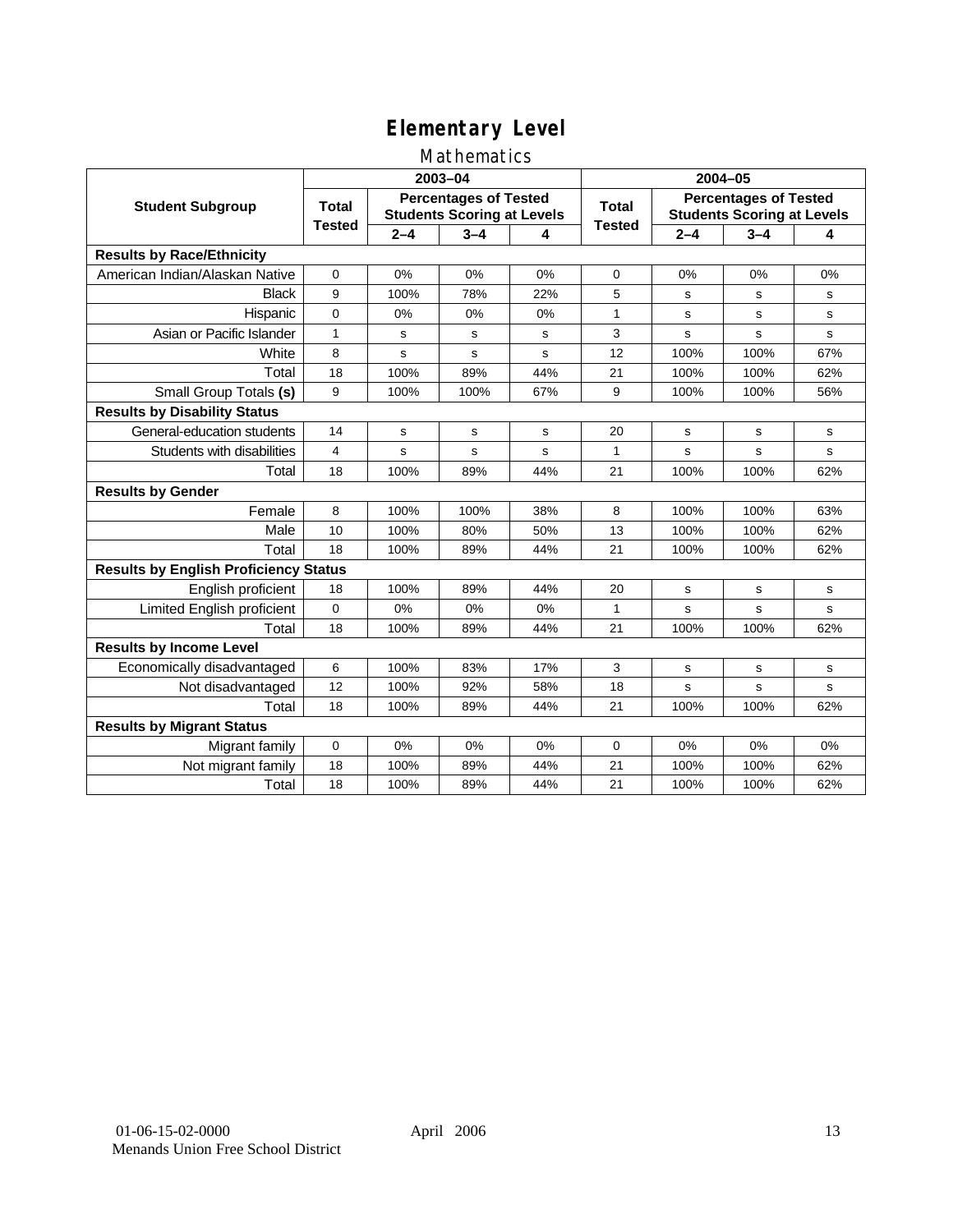#### **Science**

|                                              |                               |                                                                   | 2003-04     |     | 2004-05       |                                                                   |         |             |  |
|----------------------------------------------|-------------------------------|-------------------------------------------------------------------|-------------|-----|---------------|-------------------------------------------------------------------|---------|-------------|--|
| <b>Student Subgroup</b>                      | <b>Total</b><br><b>Tested</b> | <b>Percentages of Tested</b><br><b>Students Scoring at Levels</b> |             |     |               | <b>Percentages of Tested</b><br><b>Students Scoring at Levels</b> |         |             |  |
|                                              |                               | $2 - 4$                                                           | $3 - 4$     | 4   | <b>Tested</b> | $2 - 4$                                                           | $3 - 4$ | 4           |  |
| <b>Results by Race/Ethnicity</b>             |                               |                                                                   |             |     |               |                                                                   |         |             |  |
| American Indian/Alaskan Native               | $\mathbf 0$                   | 0%                                                                | 0%          | 0%  | 0             | 0%                                                                | 0%      | 0%          |  |
| <b>Black</b>                                 | 9                             | 100%                                                              | 100%        | 89% | 5             | s                                                                 | s       | s           |  |
| Hispanic                                     | 0                             | 0%                                                                | 0%          | 0%  | 1             | s                                                                 | s       | s           |  |
| Asian or Pacific Islander                    | $\mathbf{1}$                  | s                                                                 | s           | s   | 3             | s                                                                 | s       | $\mathbf s$ |  |
| White                                        | 8                             | s                                                                 | s           | s   | 12            | 100%                                                              | 100%    | 83%         |  |
| Total                                        | 18                            | 100%                                                              | 100%        | 78% | 21            | 100%                                                              | 100%    | 62%         |  |
| Small Group Totals (s)                       | 9                             | 100%                                                              | 100%        | 67% | 9             | 100%                                                              | 100%    | 33%         |  |
| <b>Results by Disability Status</b>          |                               |                                                                   |             |     |               |                                                                   |         |             |  |
| General-education students                   | 14                            | s                                                                 | s           | s   | 20            | s                                                                 | s       | s           |  |
| Students with disabilities                   | $\overline{4}$                | s                                                                 | $\mathbf s$ | s   | 1             | s                                                                 | s       | s           |  |
| Total                                        | 18                            | 100%                                                              | 100%        | 78% | 21            | 100%                                                              | 100%    | 62%         |  |
| <b>Results by Gender</b>                     |                               |                                                                   |             |     |               |                                                                   |         |             |  |
| Female                                       | 8                             | 100%                                                              | 100%        | 88% | 8             | 100%                                                              | 100%    | 63%         |  |
| Male                                         | 10                            | 100%                                                              | 100%        | 70% | 13            | 100%                                                              | 100%    | 62%         |  |
| Total                                        | 18                            | 100%                                                              | 100%        | 78% | 21            | 100%                                                              | 100%    | 62%         |  |
| <b>Results by English Proficiency Status</b> |                               |                                                                   |             |     |               |                                                                   |         |             |  |
| English proficient                           | 18                            | 100%                                                              | 100%        | 78% | 20            | s                                                                 | s       | s           |  |
| Limited English proficient                   | 0                             | 0%                                                                | 0%          | 0%  | $\mathbf{1}$  | s                                                                 | s       | $\mathbf s$ |  |
| Total                                        | 18                            | 100%                                                              | 100%        | 78% | 21            | 100%                                                              | 100%    | 62%         |  |
| <b>Results by Income Level</b>               |                               |                                                                   |             |     |               |                                                                   |         |             |  |
| Economically disadvantaged                   | 6                             | 100%                                                              | 100%        | 83% | 3             | s                                                                 | s       | s           |  |
| Not disadvantaged                            | 12                            | 100%                                                              | 100%        | 75% | 18            | s                                                                 | s       | s           |  |
| Total                                        | 18                            | 100%                                                              | 100%        | 78% | 21            | 100%                                                              | 100%    | 62%         |  |
| <b>Results by Migrant Status</b>             |                               |                                                                   |             |     |               |                                                                   |         |             |  |
| Migrant family                               | 0                             | 0%                                                                | 0%          | 0%  | 0             | 0%                                                                | 0%      | 0%          |  |
| Not migrant family                           | 18                            | 100%                                                              | 100%        | 78% | 21            | 100%                                                              | 100%    | 62%         |  |
| Total                                        | 18                            | 100%                                                              | 100%        | 78% | 21            | 100%                                                              | 100%    | 62%         |  |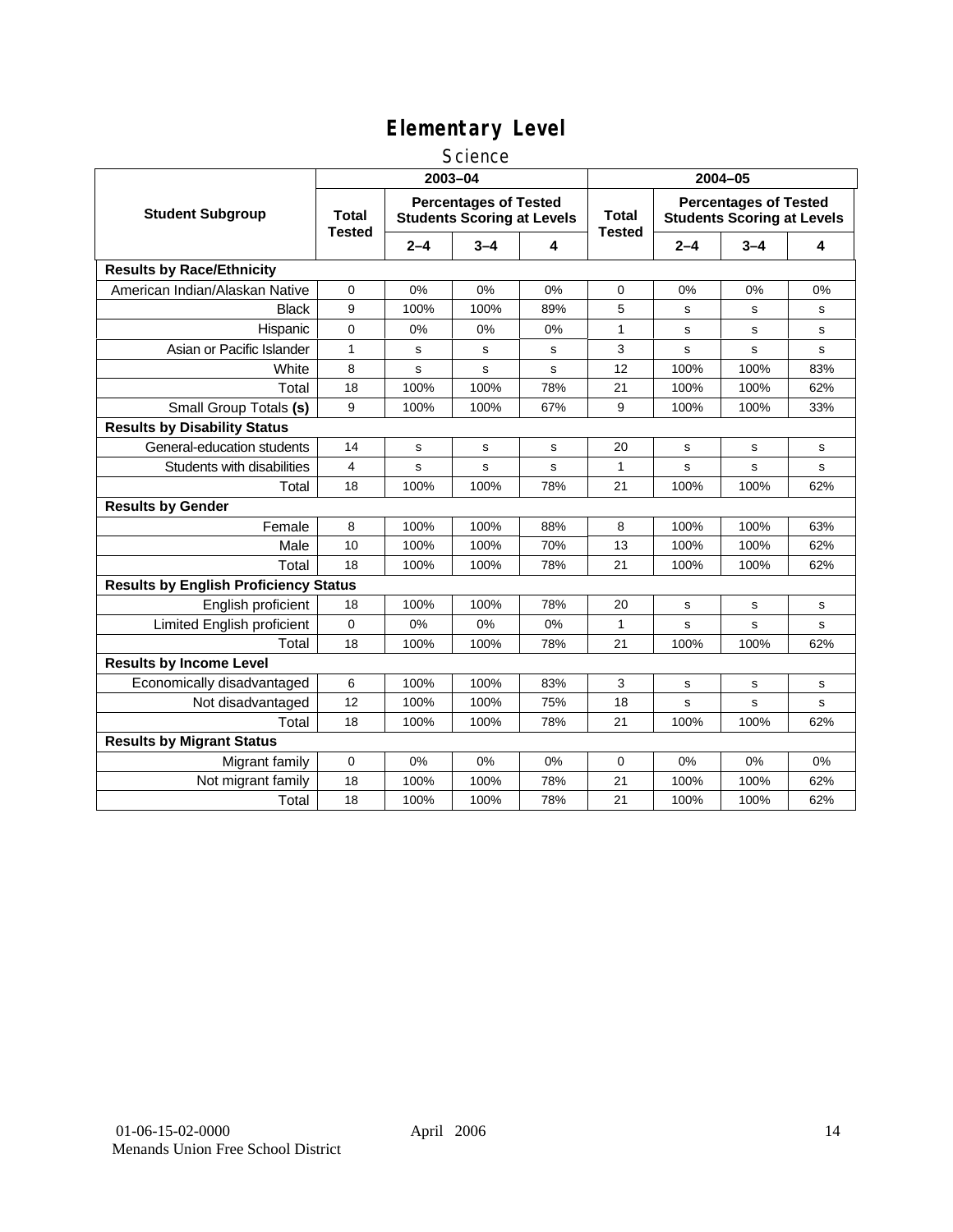### English Language Arts

|                                              |                |                                                                   | 2003-04     |     | 2004-05       |         |                                                                   |              |  |
|----------------------------------------------|----------------|-------------------------------------------------------------------|-------------|-----|---------------|---------|-------------------------------------------------------------------|--------------|--|
| <b>Student Subgroup</b>                      | <b>Total</b>   | <b>Percentages of Tested</b><br><b>Students Scoring at Levels</b> |             |     | <b>Total</b>  |         | <b>Percentages of Tested</b><br><b>Students Scoring at Levels</b> |              |  |
|                                              | <b>Tested</b>  | $2 - 4$                                                           | $3 - 4$     | 4   | <b>Tested</b> | $2 - 4$ | $3 - 4$                                                           | 4            |  |
| <b>Results by Race/Ethnicity</b>             |                |                                                                   |             |     |               |         |                                                                   |              |  |
| American Indian/Alaskan Native               | $\mathbf 0$    | 0%                                                                | 0%          | 0%  | $\mathbf{1}$  | s       | s                                                                 | s            |  |
| <b>Black</b>                                 | 8              | 100%                                                              | 63%         | 0%  | 4             | s       | $\mathbf s$                                                       | s            |  |
| Hispanic                                     | $\overline{2}$ | s                                                                 | s           | s   | 0             | 0%      | 0%                                                                | 0%           |  |
| Asian or Pacific Islander                    | 5              | s                                                                 | s           | s   | 1             | s       | s                                                                 | s            |  |
| White                                        | 22             | 100%                                                              | 73%         | 23% | 21            | 100%    | 76%                                                               | 19%          |  |
| Total                                        | 37             | 100%                                                              | 68%         | 16% | 27            | 100%    | 74%                                                               | 15%          |  |
| Small Group Totals (s)                       | $\overline{7}$ | 100%                                                              | 57%         | 14% | 6             | 100%    | 67%                                                               | 0%           |  |
| <b>Results by Disability Status</b>          |                |                                                                   |             |     |               |         |                                                                   |              |  |
| General-education students                   | 31             | 100%                                                              | 81%         | 19% | 24            | s       | s                                                                 | s            |  |
| Students with disabilities                   | 6              | 100%                                                              | 0%          | 0%  | 3             | s       | $\mathbf s$                                                       | $\mathbf s$  |  |
| Total                                        | 37             | 100%                                                              | 68%         | 16% | 27            | 100%    | 74%                                                               | 15%          |  |
| <b>Results by Gender</b>                     |                |                                                                   |             |     |               |         |                                                                   |              |  |
| Female                                       | 23             | 100%                                                              | 78%         | 17% | 18            | 100%    | 72%                                                               | 17%          |  |
| Male                                         | 14             | 100%                                                              | 50%         | 14% | 9             | 100%    | 78%                                                               | 11%          |  |
| Total                                        | 37             | 100%                                                              | 68%         | 16% | 27            | 100%    | 74%                                                               | 15%          |  |
| <b>Results by English Proficiency Status</b> |                |                                                                   |             |     |               |         |                                                                   |              |  |
| English proficient                           | 36             | s                                                                 | s           | s   | 27            | 100%    | 74%                                                               | 15%          |  |
| Limited English proficient                   | 1              | s                                                                 | $\mathbf s$ | s   | $\Omega$      | 0%      | 0%                                                                | 0%           |  |
| Total                                        | 37             | 100%                                                              | 68%         | 16% | 27            | 100%    | 74%                                                               | 15%          |  |
| <b>Results by Income Level</b>               |                |                                                                   |             |     |               |         |                                                                   |              |  |
| Economically disadvantaged                   | 5              | 100%                                                              | 60%         | 0%  | 3             | s       | s                                                                 | s            |  |
| Not disadvantaged                            | 32             | 100%                                                              | 69%         | 19% | 24            | s       | s                                                                 | $\mathsf{s}$ |  |
| Total                                        | 37             | 100%                                                              | 68%         | 16% | 27            | 100%    | 74%                                                               | 15%          |  |
| <b>Results by Migrant Status</b>             |                |                                                                   |             |     |               |         |                                                                   |              |  |
| Migrant family                               | $\mathbf 0$    | 0%                                                                | 0%          | 0%  | 0             | 0%      | 0%                                                                | 0%           |  |
| Not migrant family                           | 37             | 100%                                                              | 68%         | 16% | 27            | 100%    | 74%                                                               | 15%          |  |
| Total                                        | 37             | 100%                                                              | 68%         | 16% | 27            | 100%    | 74%                                                               | 15%          |  |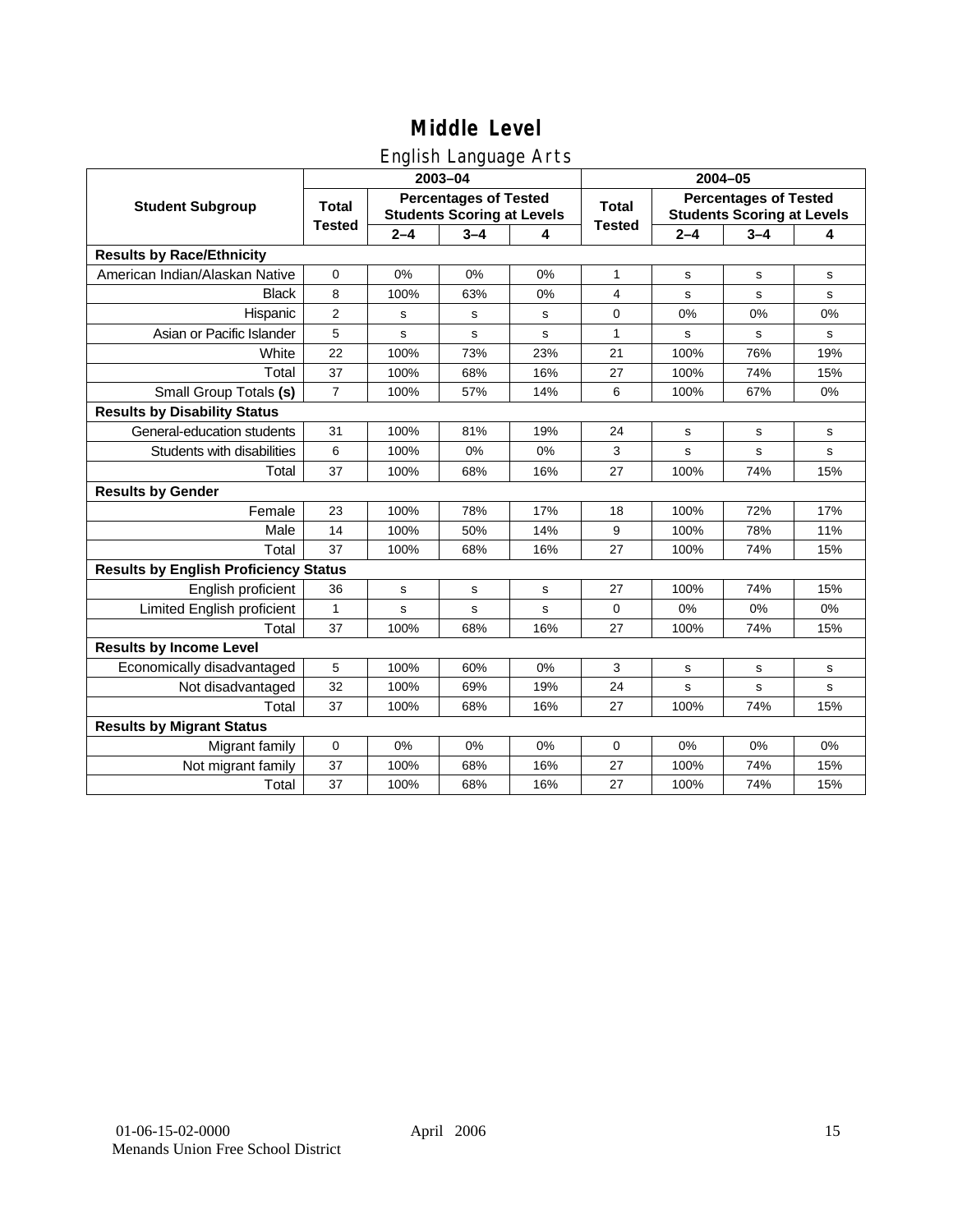#### Mathematics

|                                              |                |             | 2003-04                                                           |     | 2004-05       |                                                                   |             |             |  |
|----------------------------------------------|----------------|-------------|-------------------------------------------------------------------|-----|---------------|-------------------------------------------------------------------|-------------|-------------|--|
| <b>Student Subgroup</b>                      | <b>Total</b>   |             | <b>Percentages of Tested</b><br><b>Students Scoring at Levels</b> |     | Total         | <b>Percentages of Tested</b><br><b>Students Scoring at Levels</b> |             |             |  |
|                                              | <b>Tested</b>  | $2 - 4$     | $3 - 4$                                                           | 4   | <b>Tested</b> | $2 - 4$                                                           | $3 - 4$     | 4           |  |
| <b>Results by Race/Ethnicity</b>             |                |             |                                                                   |     |               |                                                                   |             |             |  |
| American Indian/Alaskan Native               | $\mathbf{0}$   | 0%          | 0%                                                                | 0%  | $\mathbf{1}$  | s                                                                 | s           | s           |  |
| <b>Black</b>                                 | 8              | 100%        | 75%                                                               | 0%  | 4             | s                                                                 | s           | s           |  |
| Hispanic                                     | $\overline{2}$ | s           | s                                                                 | s   | $\Omega$      | 0%                                                                | 0%          | 0%          |  |
| Asian or Pacific Islander                    | 6              | s           | s                                                                 | s   | $\mathbf{1}$  | s                                                                 | s           | s           |  |
| White                                        | 21             | 100%        | 81%                                                               | 33% | 21            | 100%                                                              | 86%         | 10%         |  |
| Total                                        | 37             | 100%        | 78%                                                               | 27% | 27            | 100%                                                              | 81%         | 11%         |  |
| Small Group Totals (s)                       | 8              | 100%        | 75%                                                               | 38% | 6             | 100%                                                              | 67%         | 17%         |  |
| <b>Results by Disability Status</b>          |                |             |                                                                   |     |               |                                                                   |             |             |  |
| General-education students                   | 32             | 100%        | 81%                                                               | 31% | 24            | s                                                                 | s           | s           |  |
| Students with disabilities                   | 5              | 100%        | 60%                                                               | 0%  | 3             | s                                                                 | s           | $\mathbf s$ |  |
| Total                                        | 37             | 100%        | 78%                                                               | 27% | 27            | 100%                                                              | 81%         | 11%         |  |
| <b>Results by Gender</b>                     |                |             |                                                                   |     |               |                                                                   |             |             |  |
| Female                                       | 23             | 100%        | 74%                                                               | 17% | 18            | 100%                                                              | 83%         | 11%         |  |
| Male                                         | 14             | 100%        | 86%                                                               | 43% | 9             | 100%                                                              | 78%         | 11%         |  |
| Total                                        | 37             | 100%        | 78%                                                               | 27% | 27            | 100%                                                              | 81%         | 11%         |  |
| <b>Results by English Proficiency Status</b> |                |             |                                                                   |     |               |                                                                   |             |             |  |
| English proficient                           | 35             | $\mathbf s$ | $\mathbf s$                                                       | s   | 26            | s                                                                 | $\mathbf s$ | $\mathbf s$ |  |
| Limited English proficient                   | $\overline{2}$ | s           | s                                                                 | s   | $\mathbf{1}$  | s                                                                 | s           | s           |  |
| Total                                        | 37             | 100%        | 78%                                                               | 27% | 27            | 100%                                                              | 81%         | 11%         |  |
| <b>Results by Income Level</b>               |                |             |                                                                   |     |               |                                                                   |             |             |  |
| Economically disadvantaged                   | 5              | 100%        | 80%                                                               | 0%  | 3             | s                                                                 | s           | s           |  |
| Not disadvantaged                            | 32             | 100%        | 78%                                                               | 31% | 24            | s                                                                 | s           | s           |  |
| Total                                        | 37             | 100%        | 78%                                                               | 27% | 27            | 100%                                                              | 81%         | 11%         |  |
| <b>Results by Migrant Status</b>             |                |             |                                                                   |     |               |                                                                   |             |             |  |
| Migrant family                               | 0              | 0%          | 0%                                                                | 0%  | 0             | 0%                                                                | 0%          | 0%          |  |
| Not migrant family                           | 37             | 100%        | 78%                                                               | 27% | 27            | 100%                                                              | 81%         | 11%         |  |
| Total                                        | 37             | 100%        | 78%                                                               | 27% | 27            | 100%                                                              | 81%         | 11%         |  |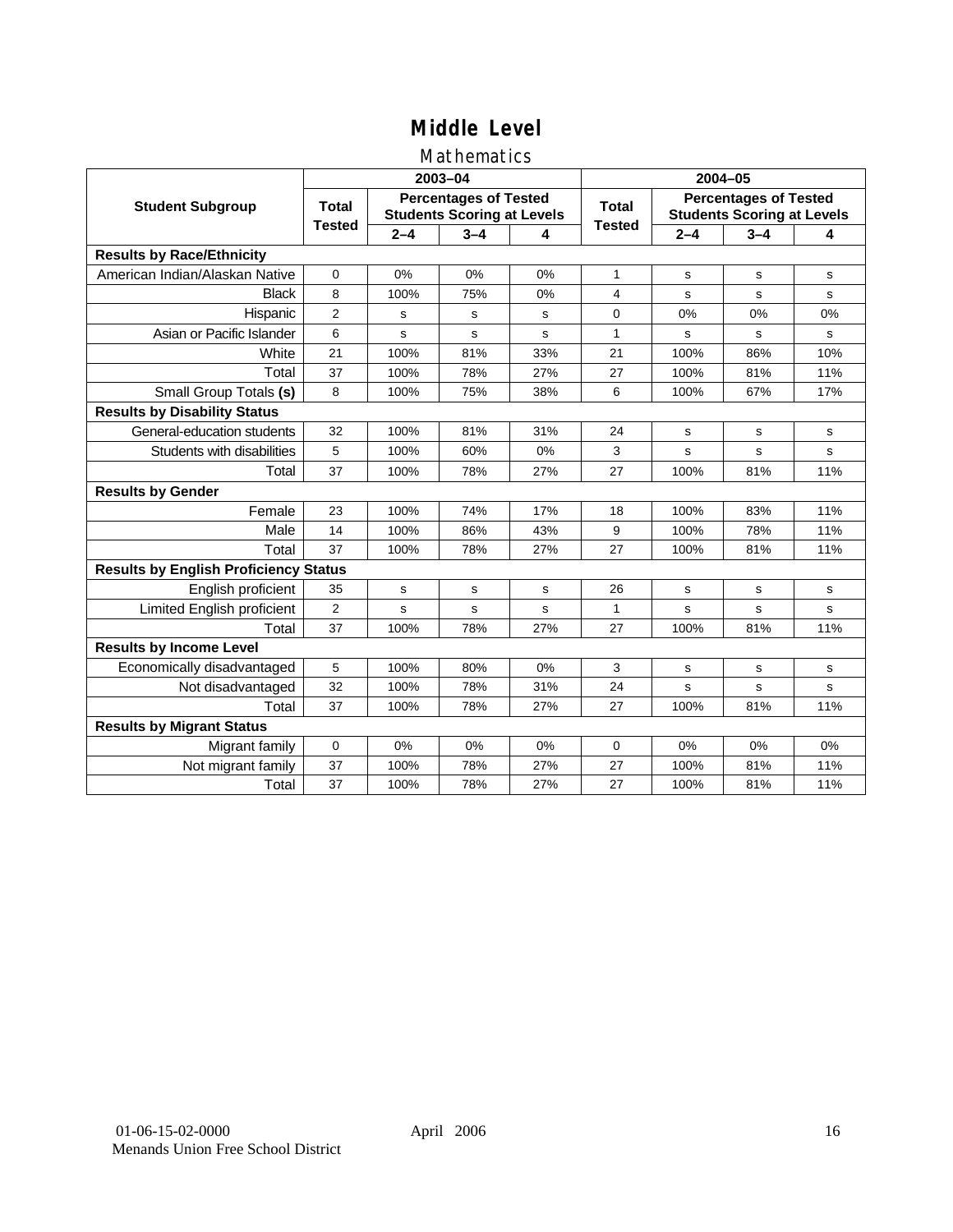#### **Science**

|                                              |                 |         | 2003-04                                                           |     | 2004-05                             |                                                                   |      |     |  |
|----------------------------------------------|-----------------|---------|-------------------------------------------------------------------|-----|-------------------------------------|-------------------------------------------------------------------|------|-----|--|
| <b>Student Subgroup</b>                      | <b>Total</b>    |         | <b>Percentages of Tested</b><br><b>Students Scoring at Levels</b> |     | <b>Total</b>                        | <b>Percentages of Tested</b><br><b>Students Scoring at Levels</b> |      |     |  |
|                                              | <b>Tested</b>   | $2 - 4$ | $3 - 4$                                                           | 4   | <b>Tested</b><br>$2 - 4$<br>$3 - 4$ |                                                                   |      | 4   |  |
| <b>Results by Race/Ethnicity</b>             |                 |         |                                                                   |     |                                     |                                                                   |      |     |  |
| American Indian/Alaskan Native               | $\mathbf 0$     | 0%      | 0%                                                                | 0%  | $\mathbf{1}$                        | s                                                                 | s    | s   |  |
| <b>Black</b>                                 | 8               | 100%    | 63%                                                               | 25% | 4                                   | s                                                                 | s    | s   |  |
| Hispanic                                     | $\overline{2}$  | s       | s                                                                 | s   | $\Omega$                            | 0%                                                                | 0%   | 0%  |  |
| Asian or Pacific Islander                    | 3               | s       | s                                                                 | s   | 0                                   | $0\%$                                                             | 0%   | 0%  |  |
| White                                        | 18              | 100%    | 100%                                                              | 39% | 18                                  | 100%                                                              | 83%  | 39% |  |
| Total                                        | 31              | 100%    | 87%                                                               | 32% | 23                                  | 100%                                                              | 87%  | 43% |  |
| Small Group Totals (s)                       | 5               | 100%    | 80%                                                               | 20% | 5                                   | 100%                                                              | 100% | 60% |  |
| <b>Results by Disability Status</b>          |                 |         |                                                                   |     |                                     |                                                                   |      |     |  |
| General-education students                   | 26              | 100%    | 85%                                                               | 31% | 20                                  | s                                                                 | s    | s   |  |
| Students with disabilities                   | 5               | 100%    | 100%                                                              | 40% | 3                                   | s                                                                 | s    | s   |  |
| Total                                        | 31              | 100%    | 87%                                                               | 32% | 23                                  | 100%                                                              | 87%  | 43% |  |
| <b>Results by Gender</b>                     |                 |         |                                                                   |     |                                     |                                                                   |      |     |  |
| Female                                       | 22              | 100%    | 86%                                                               | 32% | 14                                  | 100%                                                              | 86%  | 43% |  |
| Male                                         | 9               | 100%    | 89%                                                               | 33% | 9                                   | 100%                                                              | 89%  | 44% |  |
| Total                                        | 31              | 100%    | 87%                                                               | 32% | 23                                  | 100%                                                              | 87%  | 43% |  |
| <b>Results by English Proficiency Status</b> |                 |         |                                                                   |     |                                     |                                                                   |      |     |  |
| English proficient                           | $\overline{30}$ | s       | $\mathbf s$                                                       | s   | 23                                  | 100%                                                              | 87%  | 43% |  |
| Limited English proficient                   | $\mathbf{1}$    | s       | s                                                                 | s   | 0                                   | 0%                                                                | 0%   | 0%  |  |
| Total                                        | 31              | 100%    | 87%                                                               | 32% | 23                                  | 100%                                                              | 87%  | 43% |  |
| <b>Results by Income Level</b>               |                 |         |                                                                   |     |                                     |                                                                   |      |     |  |
| Economically disadvantaged                   | 5               | 100%    | 60%                                                               | 0%  | 3                                   | s                                                                 | s    | s   |  |
| Not disadvantaged                            | 26              | 100%    | 92%                                                               | 38% | 20                                  | s                                                                 | s    | s   |  |
| Total                                        | 31              | 100%    | 87%                                                               | 32% | 23                                  | 100%                                                              | 87%  | 43% |  |
| <b>Results by Migrant Status</b>             |                 |         |                                                                   |     |                                     |                                                                   |      |     |  |
| Migrant family                               | $\mathbf 0$     | 0%      | 0%                                                                | 0%  | 0                                   | 0%                                                                | 0%   | 0%  |  |
| Not migrant family                           | $\overline{31}$ | 100%    | 87%                                                               | 32% | 23                                  | 100%                                                              | 87%  | 43% |  |
| Total                                        | 31              | 100%    | 87%                                                               | 32% | 23                                  | 100%                                                              | 87%  | 43% |  |